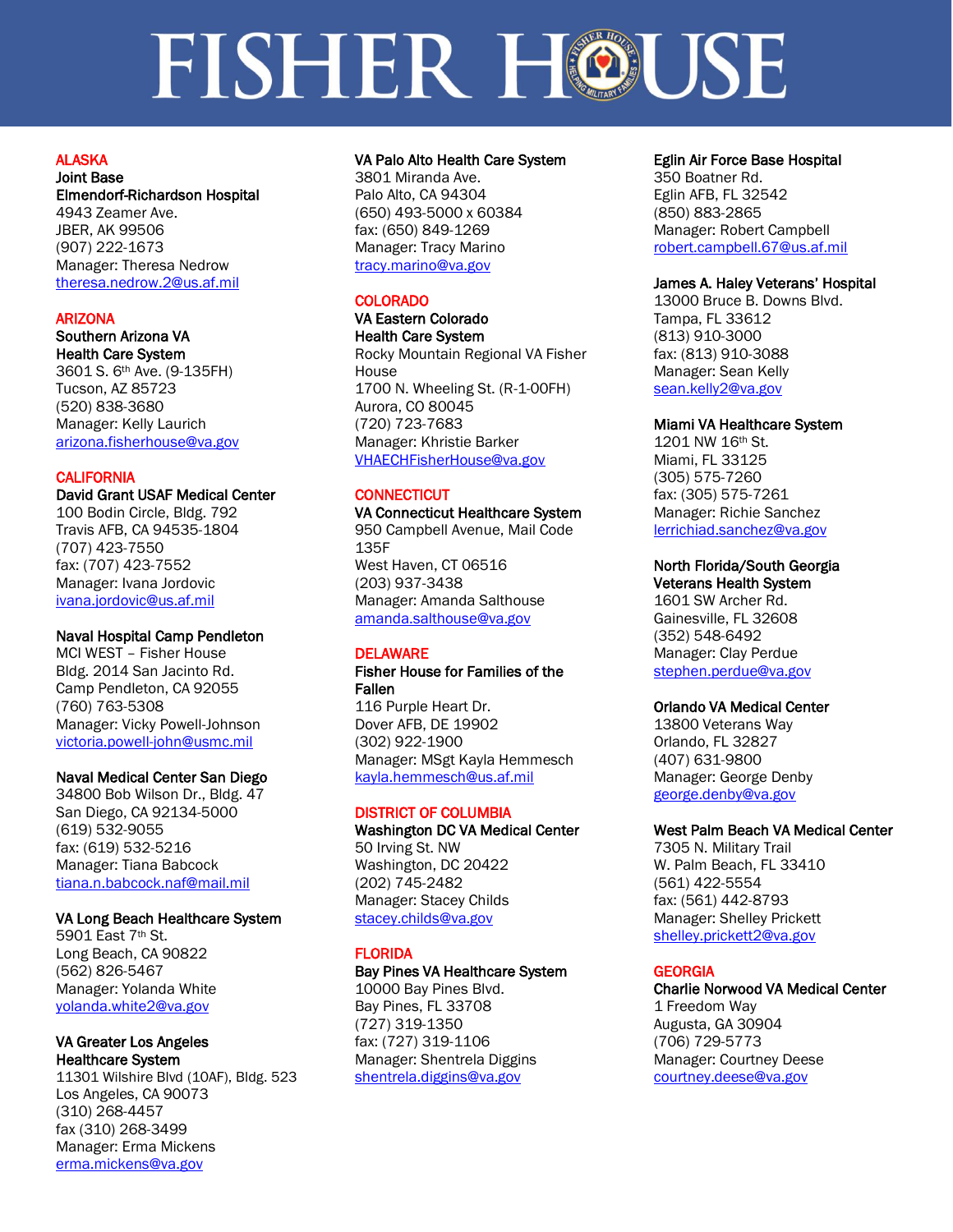# Fort Gordon Army Fisher House at Eisenhower Army Medical Center

Bldg. 280 Fisher House Rd. Ft. Gordon, GA 30905-5650 (706) 787-7100 fax: (706) 787-5106 Manager: Francisco Cruz [francisco.cruz10.naf@mail.mil](mailto:francisco.cruz10.naf@mail.mil) 

# HAWAII

# Tripler Army Fisher House at

Tripler Army Medical Center 317 Krukowski Rd. Honolulu, HI 96819 (808) 433-1291 x 28 fax: (808) 433-3619 Manager: Misty Hironaka [misty.n.hironaka.naf@mail.mil](mailto:misty.n.hironaka.naf@mail.mil)

# ILLINOIS

Edward Hines, Jr. VA Hospital 5000 S 5th Ave. Hines, IL 60141 (708) 202-7154 fax: (708) 202-7155 Manager: Holly Wright [holly.wright@va.gov](mailto:holly.wright@va.gov)

# **KENTUCKY**

### Fort Campbell Army Fisher House at Blanchfield Army Community Hospital 652 Joel Dr. Fort Campbell, KY 42223 (270) 798-8330 fax: (270) 798-8804 Manager: Wendy Carlston [wendy.j.carlston.naf@mail.mil](mailto:wendy.j.carlston.naf@mail.mil)

## **LOUISIANA**

# Southeast Louisiana Veterans Health Care System

2400 Canal St. New Orleans, LA 70119 (504) 507-6020 Manager: Debra Ceaser-Winbush [debra.ceaser-winbush@va.gov](mailto:debra.ceaser-winbush@va.gov)

# MAINE

# VA Maine Healthcare System

1 VA Center (Fisher House) Augusta, ME 04330 (207) 623-8411 x 7052 Manager: Patrick Crowley [patrick.crowley@va.gov](mailto:patrick.crowley@va.gov)

### MARYLAND

Malcolm Grow Clinics & Surgery Center 1076 West Perimeter Rd. Andrews AFB, MD 20762 (301) 981-1243 fax: (301) 981-7629 Manager: Abe Gutierrez [jbandrewsfisherhouse@gmail.com](mailto:jbandrewsfisherhouse@gmail.com)

# Walter Reed National

Military Medical Center 24 Stokes Rd. Bethesda, MD 20814-5002 (301) 857-9494 fax: (301) 295-5632 Manager: Michael Ybarra [mybarra@fisherhousebethesda.org](mailto:mybarra@fisherhousebethesda.org)

### Walter Reed Army Fisher House at Forest Glen

2460 Linden Lane, Bldg. 173 Forest Glen Annex Silver Spring, MD 20910 (301) 319-5442 fax: (301) 328-5618 Manager: Maurice Borde [maurice.borde.naf@mail.mil](mailto:maurice.borde.naf@mail.mil)

# **MASSACHUSETTS**

VA Boston Healthcare System 1400 VFW Pkwy. West Roxbury, MA 02132 (857) 203-4000 Manager: Elizabeth St. Pierre [elizabeth.stpierre@va.gov](mailto:elizabeth.stpierre@va.gov)

### **MICHIGAN**

### VA Ann Arbor Healthcare System 2215 Fuller Rd. Ann Arbor, MI 48105 (734) 845-3055

Manager: April LaRock [april.larock@va.gov](mailto:april.larock@va.gov)

### **MINNESOTA**

### Minneapolis VA Health Care System 1 Veterans Dr. Minneapolis, MN 55417 (612) 467-5602 fax: (612) 970-5864 Manager: Kimberly Bihm [kimberly.bihm@va.gov](mailto:kimberly.bihm@va.gov)

# **MISSISSIPPI**

# Keesler Medical Center 509 Fisher St. Keesler AFB, MS 39534-2599

(228) 377-8264 fax: (228) 377-7691 Manager: Marc Ambrose [marc.ambrose@us.af.mil](mailto:marc.ambrose@us.af.mil)

### **MISSOURI**

Kansas City VA Medical Center 4801 E. Linwood Blvd. Kansas City, MO 64128 (816) 634-6415 Manager: Michael Unden [michael.unden@va.gov](mailto:michael.unden@va.gov)

# VA St. Louis Health Care System

1 Jefferson Barracks Dr. St. Louis, MO 63125 (314) 894-6145 fax: (314) 894-6147 Manager: Vanniecia Brown [vanniecia.brown@va.gov](mailto:vanniecia.brown@va.gov)

### **NEBRASKA**

VA Nebraska-Western Iowa Health Care System 4101 Woolworth Ave. Omaha, NE 68105 (402) 930-7116 Manager: Colleen Vonderhaar [colleen.vonderhaar@va.gov](mailto:colleen.vonderhaar@va.gov)

### **NEVADA**

### VA Southern Nevada Healthcare System

6900 N. Pecos Rd. North Las Vegas, NV 89086 (702) 224-6789 Manager: Stephanie Jo Wheeler [stephanie.wheeler4@va.gov](mailto:stephanie.wheeler4@va.gov)

### NEW MEXICO

### Raymond G. Murphy VA Medical Center 1501 San Pedro Dr. SE, Bldg. 85

Albuquerque, NM 87108 (505) 265-1711 x 3180 Manager: Christina Ramirez [christina.ramirez2@va.gov](mailto:christina.ramirez2@va.gov)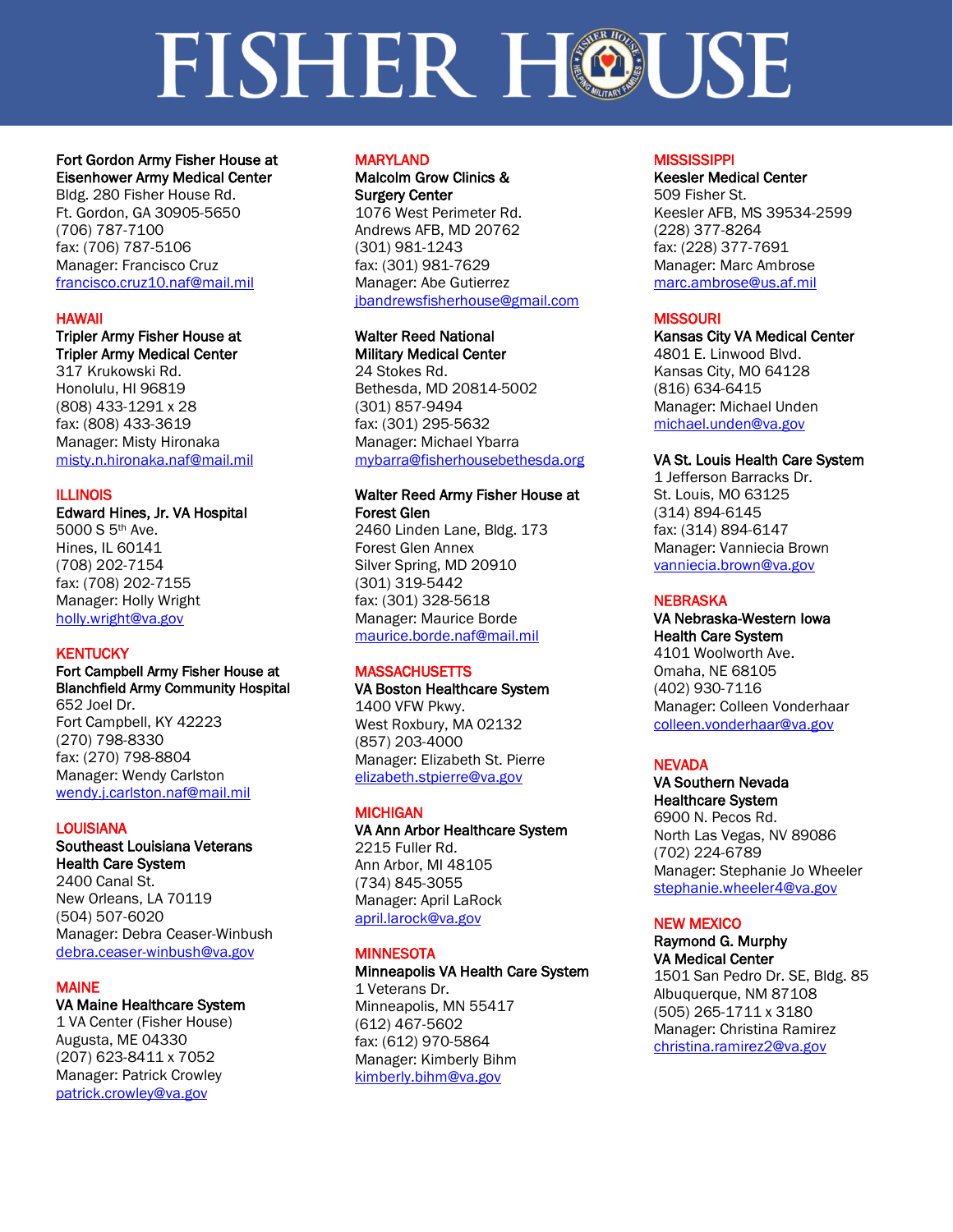# NEW YORK

# Albany Stratton VA Medical Center

113 Holland Ave. Albany, NY 12208 (518) 626-6919 fax: (518) 626-5452 Manager: Michael Horning [michael.horning@va.gov](mailto:michael.horning@va.gov)

# James J. Peters VA Medical Center

130 West Kingsbridge Road Bronx, NY 10468 (718) 584-9000 x 2037 or x 2039 Manager: Ellen Trbovich [ellen.trbovich@va.gov](mailto:ellen.trbovich@va.gov)

# NORTH CAROLINA

Naval Medical Center Camp Lejeune 4 Recovery Way Camp Lejeune, NC 28547 (910) 450-3885 fax: (910) 450-3887 Manager: Josie Cotton [josephine.cotton@usmc.mil](mailto:josephine.cotton@usmc.mil)

# Fort Bragg Army Fisher House at

Womack Army Medical Center P.O. Box 70006 Ft. Bragg, NC 28307-5000 (910) 849-3466 Manager: John Miller [john.e.miller306.naf@mail.mil](mailto:john.e.miller306.naf@mail.mil)

# OHIO

# Cincinnati VA Medical Center

3200 Vine St. Cincinnati, OH 45220 (513) 475-6571 fax: (513) 487-6661 Manager: Karrie Hagan [karrie.hagan@va.gov](mailto:karrie.hagan@va.gov)

# Dayton VA Medical Center

4100 W. Third St. Fisher House, Bldg. 425 Dayton, OH 45428 (937) 268-6511 x 2887 Manager: Betsey Striebel [betsey.striebel@va.gov](mailto:betsey.striebel@va.gov)

### Louis Stokes Cleveland VA Medical Center

10521 Lee Ave. Cleveland, OH 44106 (216) 707-4800 x 24805 Manager: Wesley Freeman [wesley.freeman@va.gov](mailto:wesley.freeman@va.gov)

# Wright-Patterson Medical Center

417 Schlatter Dr. Wright-Patterson AFB, OH 45433 (937) 257-0855 fax: (937) 656-2150 Manager: Diyor Nishanov Isfandiyor.nishanov@us.af.mil

# **OREGON**

# VA Portland Health Care System

1601 E. Fourth Plain Blvd. Vancouver, WA 98661 (360) 567-4647 Manager: Kelly Konikow [kelly.konikow@va.gov](mailto:kelly.konikow@va.gov) 

# **PENNSYLVANIA**

VA Pittsburgh Healthcare System University Drive C, Bldg. 33 Pittsburgh, PA 15240

(412) 360-2030 Manager: Heather Frantz [heather.frantz@va.gov](mailto:heather.frantz@va.gov)

# SOUTH CAROLINA

Ralph H. Johnson VA Medical Center 150 Wentworth Street Charleston, SC 29401 (843) 805-8200 Manager: Erik Zielinski [erik.zielinski@va.gov](mailto:erik.zielinski@va.gov)

# **TENNESSEE**

### Tennessee Valley Healthcare System 3400 Lebanon Rd Murfreesboro, TN 37129 (615) 225-5758 Manager: Becky Wood [rebecca.wood4@va.gov](mailto:rebecca.wood4@va.gov)

# **TEXAS**

### Joint Base San Antonio Army Fisher House at Brooke Army Medical Center

3623 George C. Beach Rd. JBSA Ft. Sam Houston, TX 78234 (210) 916-6000 fax: (210) 916-6488 Manager: Robyn Stewart [robyn.m.stewart.naf@mail.mil](mailto:robyn.m.stewart.naf@mail.mil)

### Fort Hood Army Fisher House at Carl R. Darnall Army Medical Center

36065 Santa Fe Ave. Ft. Hood, TX 76544 (254) 286-7927 fax: (254) 286-7929 Manager: Candice Ualesi [candice.t.ualesi.naf@mail.mil](mailto:candice.t.ualesi.naf@mail.mil)

### Michael E. DeBakey VA Medical Center

2002 Holcombe Blvd. Houston, TX 77030 (713) 794-7766 fax: (713) 794-7194 Manager: Tamara "Tami" Brunjes [Tamara.Brunjes1@va.gov](mailto:Tamara.Brunjes1@va.gov)

### South Texas Veterans Health Care System

7485 Wurzbach Rd. San Antonio, TX 78229 (210) 617-5542 fax: (210) 593-0902 *Acting* Manager: Elizabeth Cazares [elizabeth.Cazares@va.gov](mailto:elizabeth.Cazares@va.gov)

# VA North Texas Health Care System

4500 S. Lancaster Rd., Bldg. 79 Dallas, TX 75216 (214) 857-4400 fax: (214) 462-4923 Manager: Lydia Henderson [lydia.henderson1@va.gov](mailto:lydia.henderson1@va.gov)

### Wilford Hall Ambulatory Surgical Center - San Antonio Military Medical **Center**

1445 Foster Ave. Bldg. 3865 Lackland AFB, TX 78236 (210) 671-6037 fax: (210) 671-6020 Manager: Philip Harralson [philip.harralson@us.af.mil](mailto:philip.harralson@us.af.mil)

### Fort Bliss Army Fisher House at William Beaumont Army Medical **Center**

Bldg. 7360 Rodriguez St. El Paso, TX 79930 (915) 742-1860 fax: (915) 569-1862 Manager: Alice Coleman [alice.m.coleman2.naf@mail.mil](mailto:alice.m.coleman2.naf@mail.mil)

# UTAH

# VA Salt Lake City Health Care System

690 S. Valdez Dr. Salt Lake City, UT 84113 (801) 588-5900 Manager: Quinn Kiger-Goods [quinn.kiger@va.gov](mailto:quinn.kiger@va.gov)